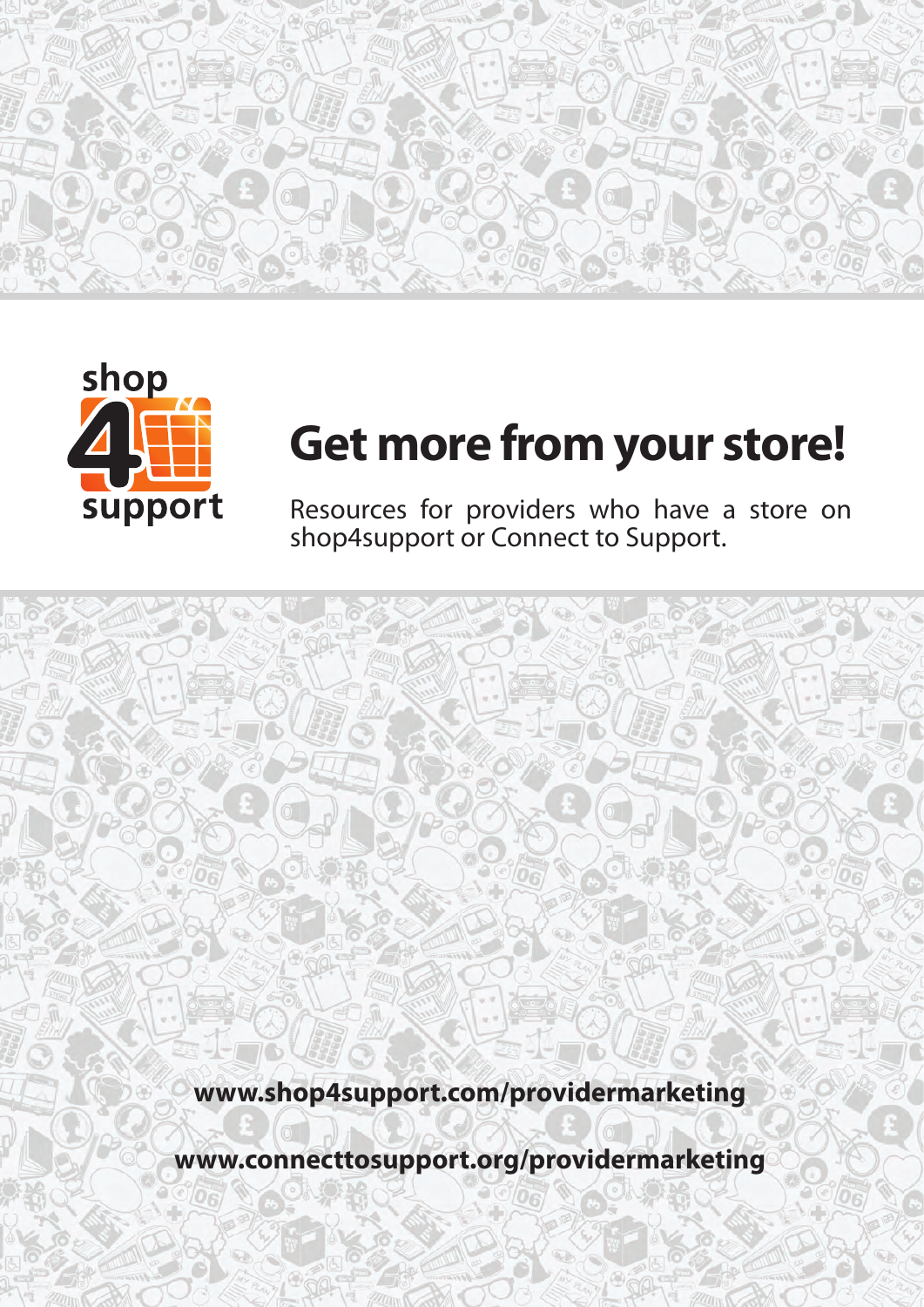### **Resources**

### **Quicklink**

**You can signpost users to your store in via your "Store Quicklink". This is a URL address that takes users straight to your online store. It is usually in the form of www.shop4support.com/ourname**

If you don't have a Store Quicklink, you can request one for free via the S4S helpdesk. To do this:-

Go to the provider marketing page and click on the quicklink button.

Please note that it doesn't really matter whether you have a shop4support Quicklink or a Connect to Support Quicklink, as your Store appears in both places, and the two sites are fully inter-operable.



**You can use the following logos on your website or in your promotional materials:**

**Logos**



## **Promoting Your Store in Written Materials**

#### **You can signpost users to your store in your written promotional materials via your "Store Quicklink".**

You may wish to consider the following approach:

You can buy online from us, by accessing our online eCommerce store at **www.connecttosupport.org/ourname** [or **www.shop4support.com/ourname**]

Visit our online store at **www.connecttosupport.org/ourname** [or **www.shop4support.com/ourname**] **These can be downloaded from the Providermarketing Resource page**



**Get more from your store at shop4support.com/providermarketing 2**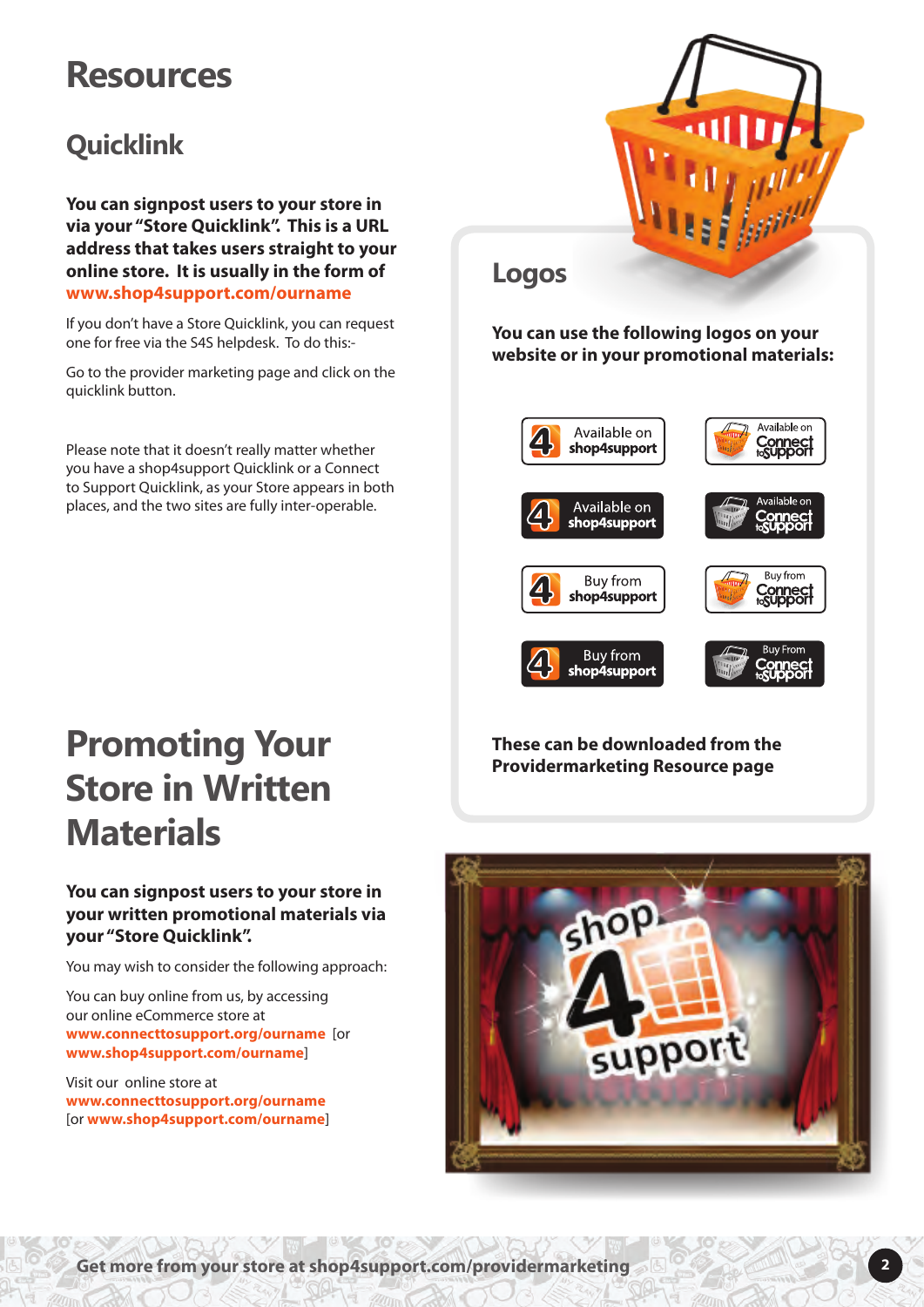### **Linking to Your Store from Your Website**

#### **Creating a link to your Store from your website has the following benefits:-**

You will be offering eCommerce facilities as part of your website.

- Customers can access your Store directly without having to search for you on shop4support / Connect to Support.
- It will increase the level of traffic to your Store.
- It will improve the likelihood of your Store appearing on search engines.
- It is very quick, easy and free to do.





#### **There are two ways you can do this:-**

- 1. Using the 'code generator'. By completing the two boxes below, a string of code will be generated that you can pass to whoever operates your website. They simply upload this to relevant page(s) of your website and the following image and link will appear:-
- 2. Giving the URL address to whoever operates your website, along with any logos or text that you want them to embed. This is the best option for those providers that want something a bit more bespoke. Some providers have made it an integral part of their website – see **http://www.thera.co.uk/buy-your-support** for an example.



**Get more from your store at shop4support.com/providermarketing 3**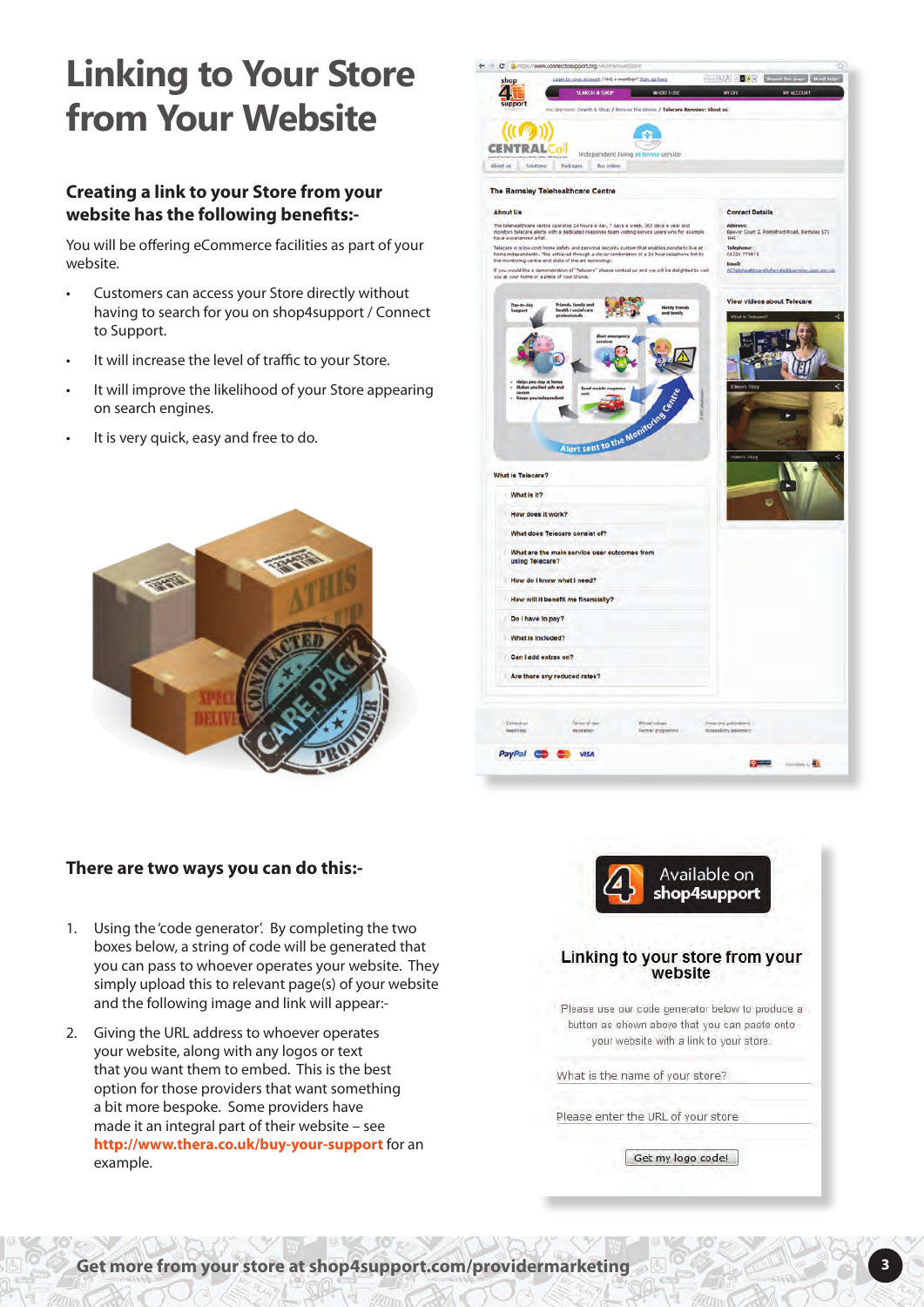### **Linking to Your Store from Social Networking Sites**

#### **Creating a link to your Store from your social networking pages has the following benefits:-**

- You will be offering something new and interesting to your 'friends' and 'followers'.
- You will reach people that perhaps weren't aware of your Store.
- It will increase the level of traffic to your Store.
- It will improve the likelihood of your Store appearing on search engines.
- It is very quick, easy and free to do.

### **Press Release / Newsletter**

**You may wish to use the following as the basis for a local press release or internal / external newsletter**.

### **We have joined the eCommerce Revolution!**

As part of our strategy of embracing both innovative practices and the principles of self-directed support, we now have an online eCommerce store on shop4support. com which enables our current and prospective customers to view the range of products / services offered by us and to then order and pay for them online.

shop4support is the leading eMarketplace for Social Care is currently being rolled out across 15 LAs including most of those in the Yorkshire & Humber region under the name of **'Connect to Support'** 

To visit our online store, go to **www.connecttosupport.org/ourname** [or **www.shop4support.com/ourname**]

### **Use CtS as your Website**

#### **If you don't currently have a website, you can use your Store on shop4support or Connect to Support as a basic one for free**.

All providers can use the "about us" page to include background details about your organisation for free. See **www.connecttosupport.org/aamina** for an example. We are currently rolling out the "about us" page to all current providers. If you don't yet have an "about us" page, get in touch with us via the helpdesk and with your help we will get one created quickly.

In addition, you can request a "premium" store from shop4support. This enables you to have multiple 'content managed' pages with lots of images and content, although there will be some charges. See **www.connecttosupport.org/telecarebarnsley** for an example.





IREAKING NEWS